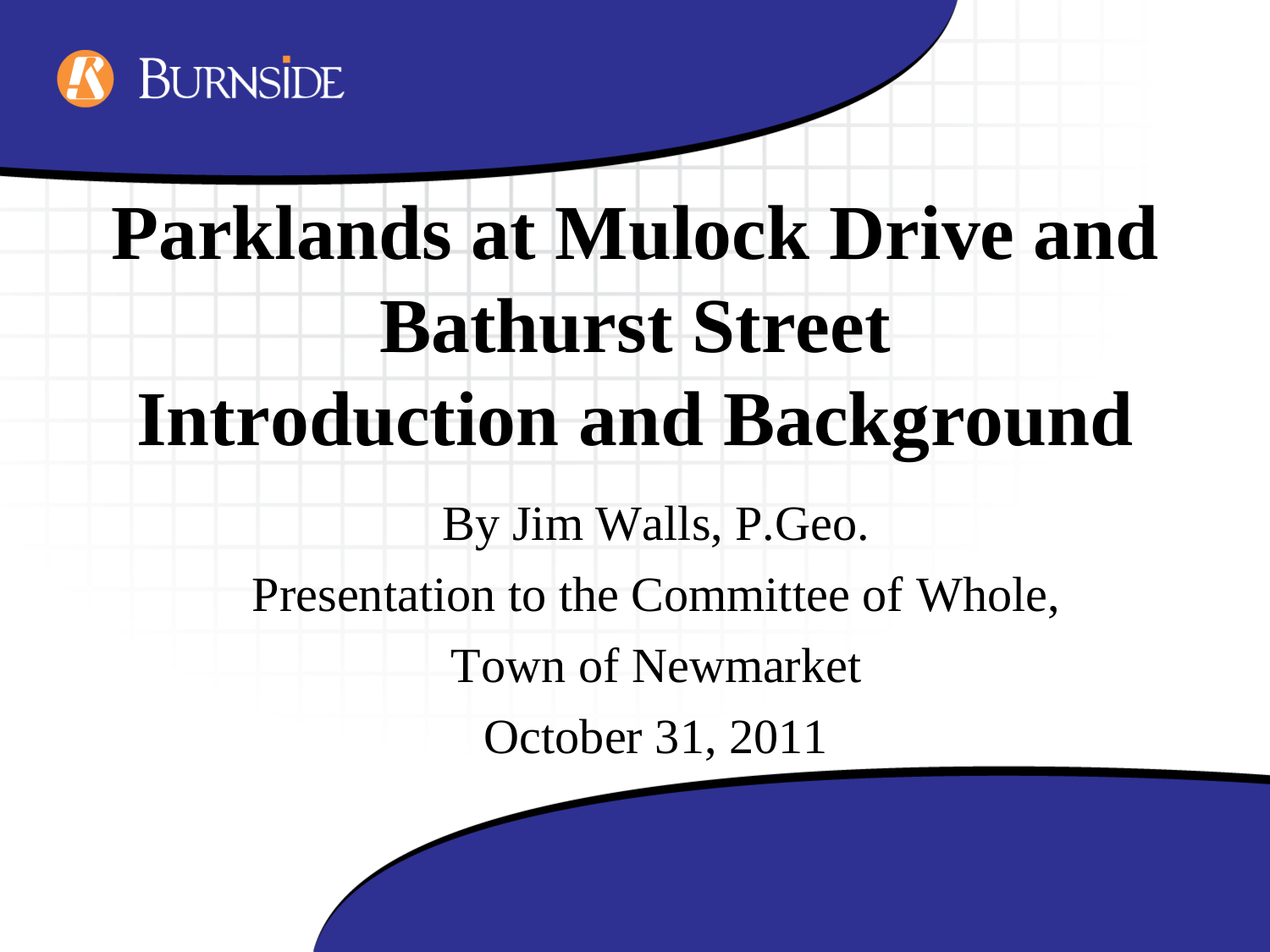

## **History**

- The former Mulock farm covered a large area, including the lands in the vicinity of Mulock Drive and Bathurst Street
- The William Thomas Mulock Park property was acquired by the Town directly from the Mulock's
- Other lands were acquired by developers including Criterion Development Corporation.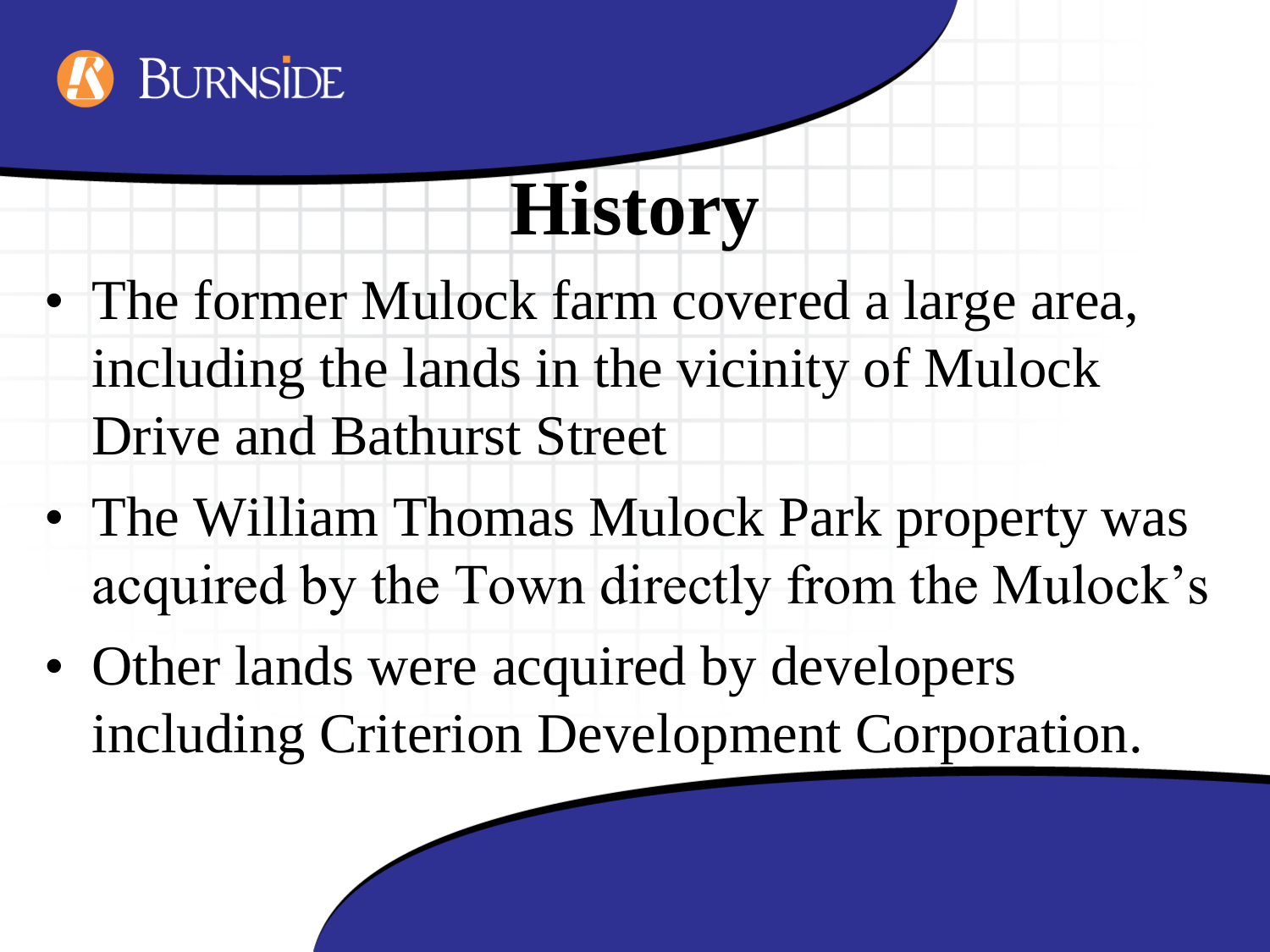

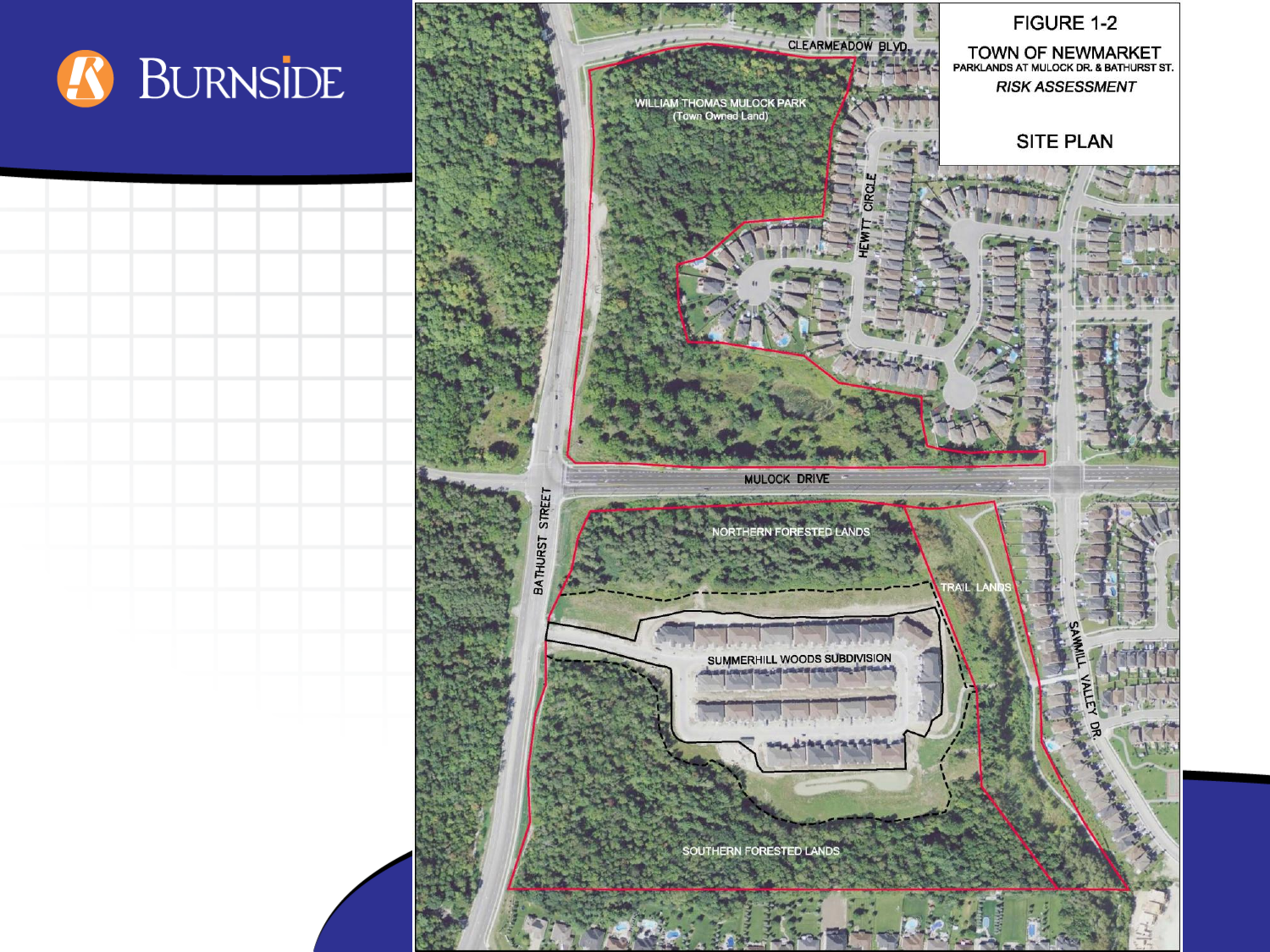

#### **Orchards and Pesticides**

- Lands in the vicinity of Mulock Drive and Bathurst Street were used as orchards
- Lead arsenate pesticides were commonly used on orchards
- Over time residual lead and arsenic accumulated in the topsoil.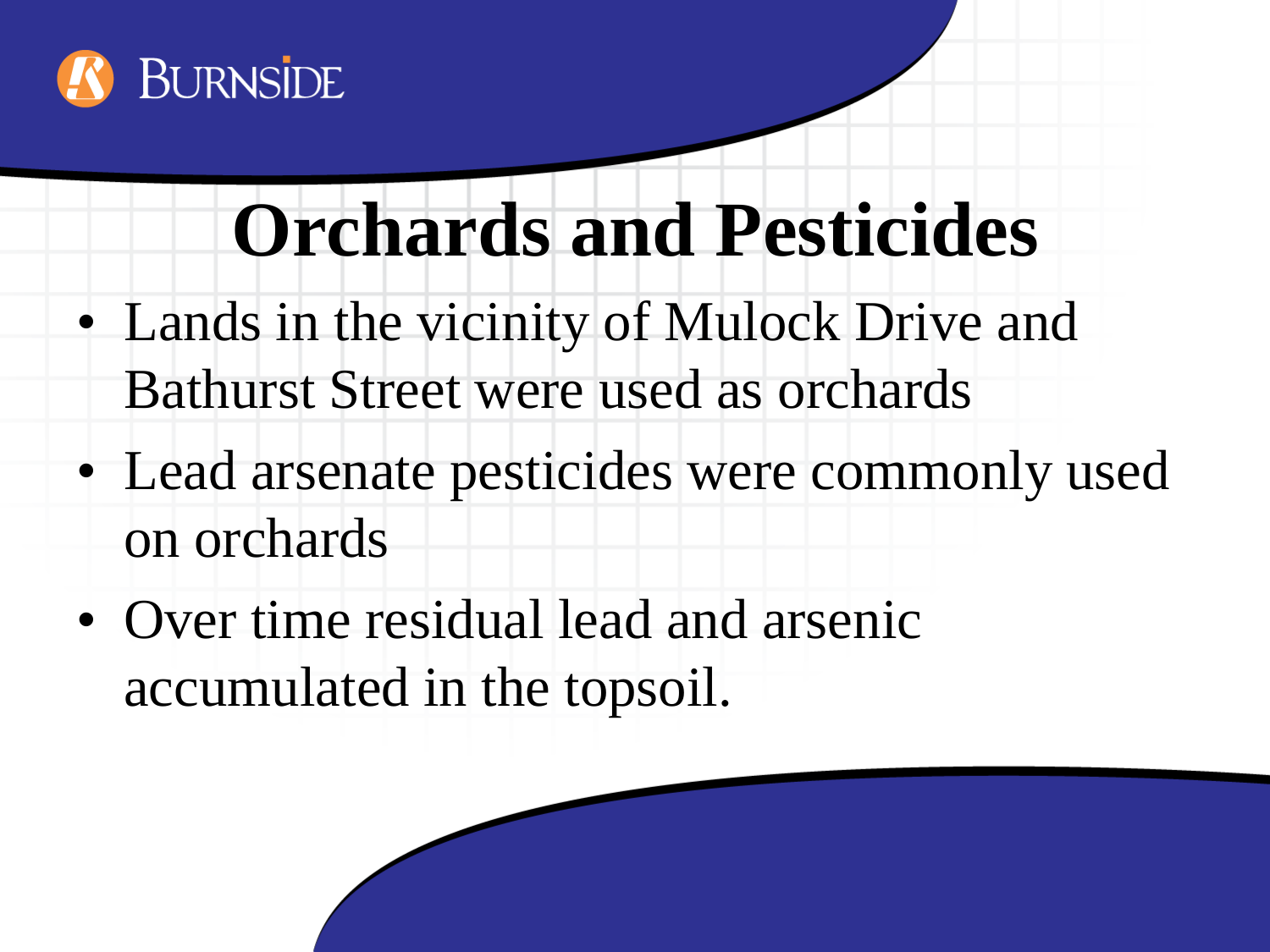

#### **Contaminants of Concern**

- When developing the lands for residential subdivisions the topsoil was removed
- Testing of the topsoil revealed elevated arsenic and lead above the appropriate MOE generic standards
- Further study was conducted of both developed and undeveloped parcels.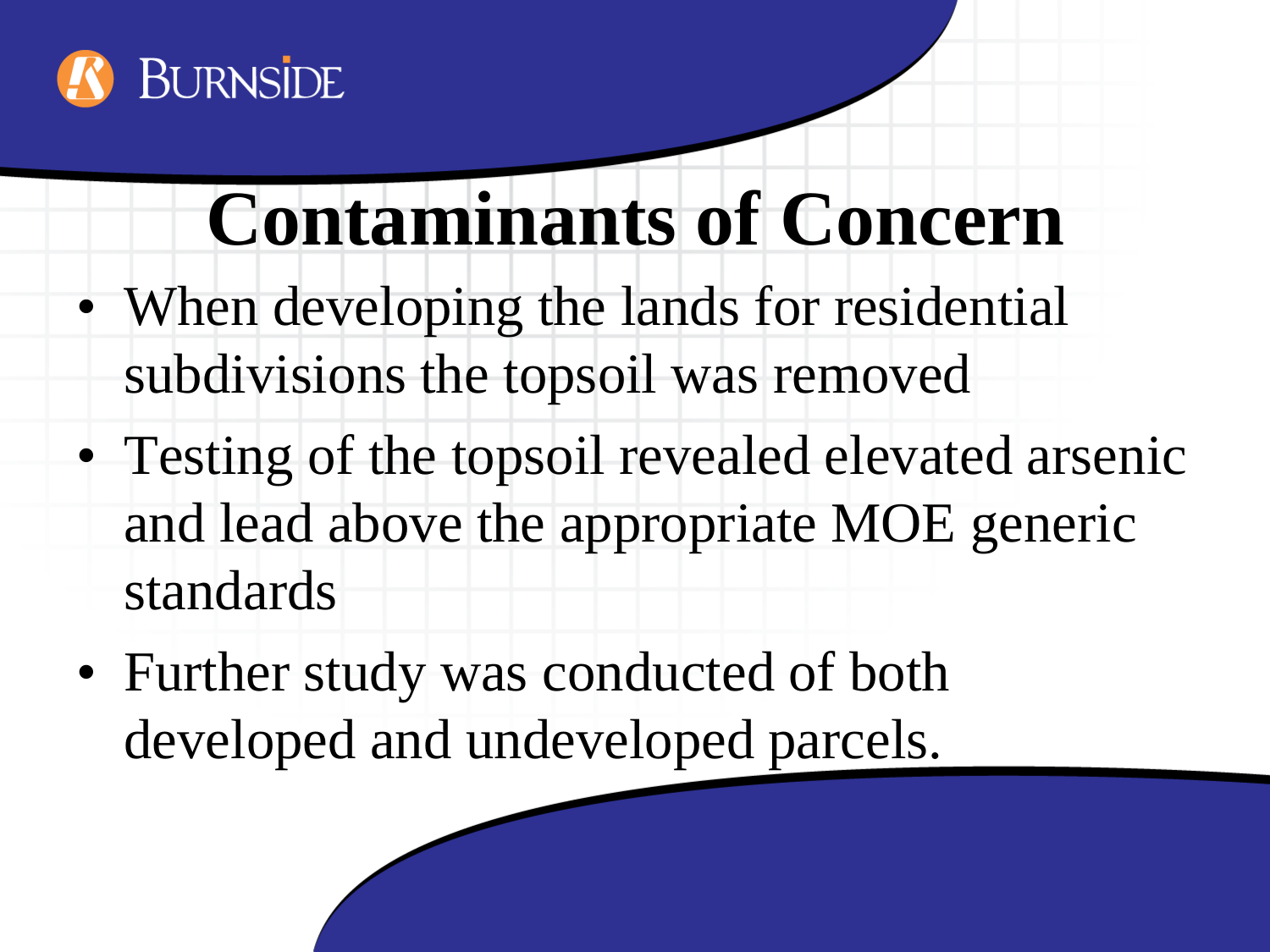

### **Study Results**

- No concerns were noted in the developed portions of the subdivisions (soil met the criteria in place at the time of development)
- Elevated levels of lead and arsenic above MOE generic criteria was noted in undeveloped areas to be conveyed to the Town
- The easiest clean-up would be to cut down the trees and remove the topsoil.